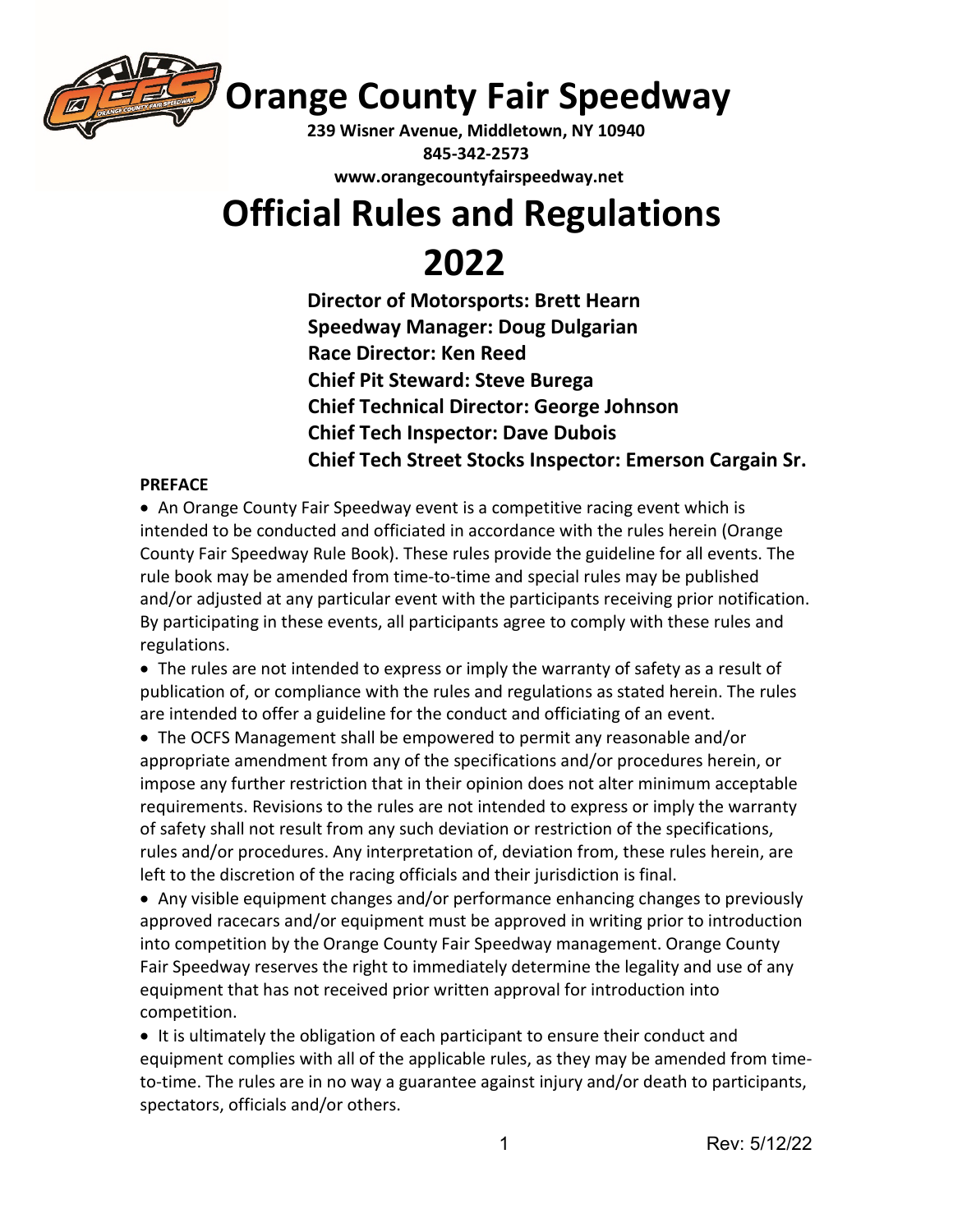#### **OC1. Orange County Fair Speedway Rules**

1. **Effective Date –** The Rules are effective upon the date of publication by the Orange County Fair Speedway for any division and/or event, regardless of when a Competitor receives actual notice. "Date of Publication" of the Rules or any amendments thereto is the earliest of distribution from Orange County Fair Speedway and/or release to the press.

**2.** Amendment – **All rules, procedures and depicted events are subject to change by Orange County Fair Speedway Management. In the event of rules or procedure changes, notification will be made through the Orange County Fair Speedway website and by notice posted in Speedway office and Pit Stewards communication board.**

3. **Applicability –** Orange County Fair Speedway issues the rule book online, of which includes in its title reference to a particular type of event. The rules within the Rule Book are applicable to the event set in the title of that Rule Book.

4. **Interpretation and Application –** If there is a disagreement or dispute regarding the meaning or application of the rules, the interpretation and application of Orange County Fair Speedway Management at the event will prevail.

5. **Finality of Interpretation and Application –** The interpretation and application of the Rules by Officials at the event shall be final and non-appealable. ALL MEMBERS, INCLUDING COMPETITORS AND OFFICIALS, EXPRESSLY AGREE THAT DETERMINATIONS BY ORANGE COUNTY FAIR SPEEDWAY OFFICIALS AS THE APPLICATION AND INTERPRETATION OF THE RULES ARE NON LITIGABLE AND THEY COVENANT THAT

WILL NOT INITIATE OR MAINTAIN LITIGATION OF ANY KIND AGAINST ORANGE COUNTY FAIR SPEEDWAY OR ANYONE ACTING ON BEHALF OF ORANGE COUNTY FAIR SPEEDWAY, TO REVERSE OR MODFIFY SUCH DETERMINATIONS OR TO RECOVER DAMAGES OR TO SEEK ANY OTHER KIND OF RELIEF AS A RESULT OF SUCH DETERMINATIONS, UNLESS THE OFFICIALS MADE SUCH DETERMINATIONS FOR NO

PURPOSE OTHER THAN A BAD FAITH INTENT TO HARM OR CAUSE ECONOMIC LOSS TO THE MEMBER, COMPETITOR OR OFFICIAL. IF THE MEMBER, COMPETITOR OR OFFICIAL INITIATES OR MAINTAINS LITIGATION IN VIOLATION OF THE COVENANT, THAT MEMBER, COMPETITOR OR OFFICAL AGREES TO REIMBURSE ORANGE COUNTY FAIR SPEEDWAY FOR THE COSTS OF SUCH LITIGATION, INCLUDING ATTORNEYS FEES. EACH MEMBER, COMPETITOR OR OFFICIAL FURTHER COVENANTS THAT IN ANY LITIGATION BROUGHT AGAINST ORANGE COUNTY FAIR SPEEDWAY FOR ANY REASON, IF THE LITIGATION IS NOT DISMISSED PURSUANT TO THIS COVENANT THE MATTER WILL BE TRIED BEFORE A JUDGE OF COMPETENT JURISDICTION AND HEREBY WAIVES ANY RIGHT TO TRIAL BY JURY IN SUCH ACTION.

6. **Principal Rule of Interpretation and Application –** The rules are intended to ensure that events are conducted in a manner that is as fair as possible for all competitors, consistent with prompt finality in competition results. On occasion, circumstances will be presented that are either unforeseen and/or otherwise extraordinary, in which strict application of Orange County Fair Speedway rules may not achieve this goal. In such rare circumstances, the Officials, as a practical matter, may make a determination regarding the conduct of an event, the eligibility of a competitor or similar matters that are not contemplated by or are inconsistent with Orange County Fair Speedway rules, in order to achieve this goal. From time-to-time in particular rules, Official Entry Blanks, Bulletins and elsewhere, Orange County Fair Speedway may use the term "EIRI" meaning "Except in Rare Instances" to indicate the likelihood that such a determination may be made...

7. **Special Rules –** Special rules may be made by Orange County Fair Speedway Management for an event. Such special rules shall apply to the conduct of the event if they are published or announced prior to or during the event by means of website, social media, bulletin, newsletter, telephone and/or pre-race meeting.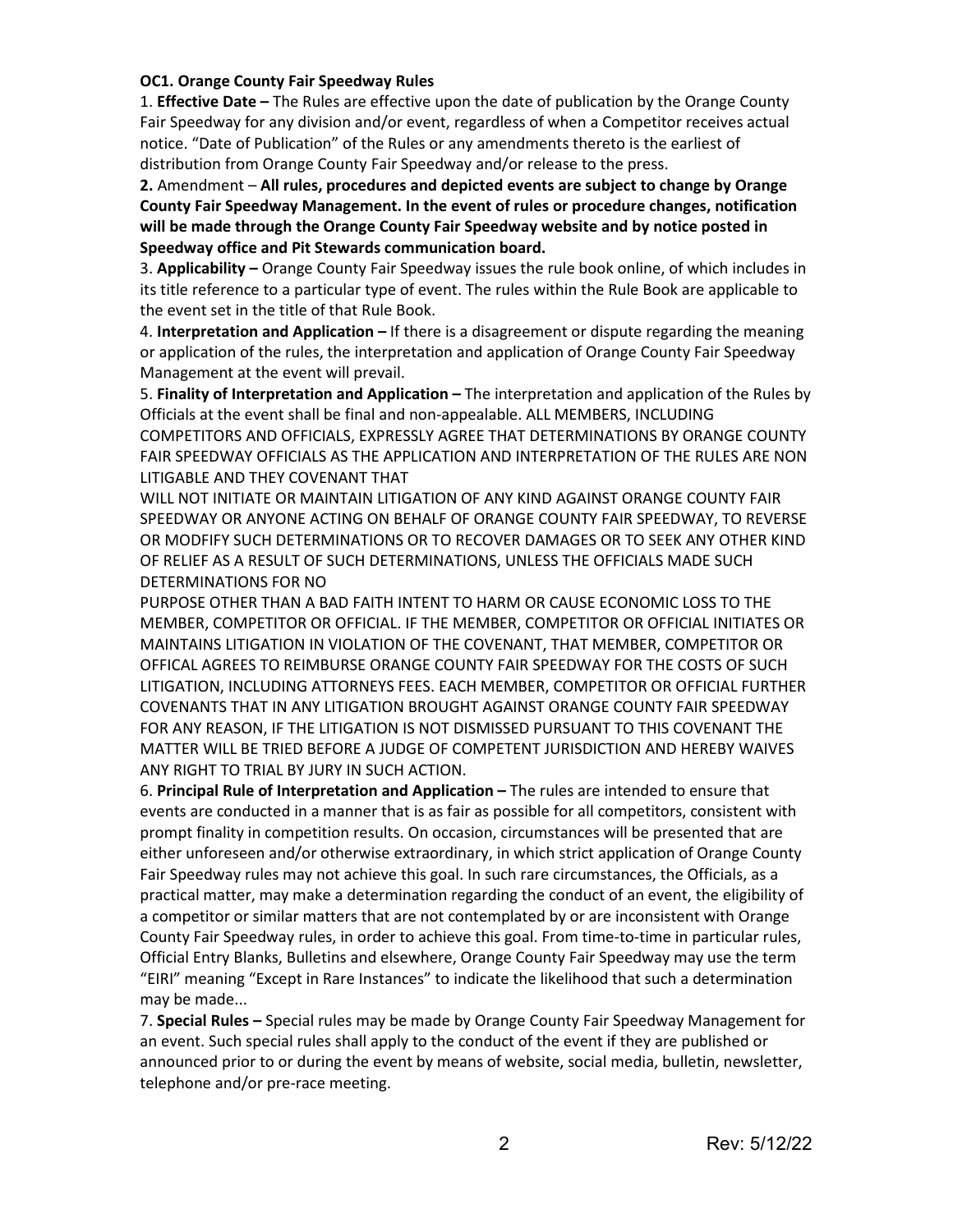#### **OC2. Membership Eligibility**

1. **Eligibility –** Orange County Fair Speedway may, but is not required to accept as a Member, any individual or business entity interested in racing so long as the individual entity has properly and truthfully filed an Orange County Fair Speedway Membership application**\*** will and has agreed to abide the rules and paid the required fee as prescribed for membership. **\*(Modified drivers are required to have a DIRT License)**

2. At any time, once a Membership has been approved, the Member by receiving and accepting the Membership Package has agreed to remain a Member in good standing. Any Membership maybe terminated involuntarily and/or suspended and/or voluntarily terminated at any given time. The Membership will expire each calendar year on the final day of the year (December 31st), and must renew the required application for Membership acceptance in the new calendar year (January 1st).

3. **Competitive Eligibility –** All drivers competing in on-track activity at any event, including but not limited to practice, time trials, qualifying races and/or the race/feature, must sign a participant waiver form at the designated registration area prior to any on track participation in any Orange County Fair Speedway event. **The minimum age to compete is 14 years old. Any driver under the age of 14 would require Speedway Management approval.**

4. **Membership Cards -** All Orange County Fair Speedway Members and/or DIRT Big Block Modified driver's in good standing, who carry an Orange County Fair Speedway or DIRT Big Block Modified license, will be admitted into the pits at the announced price for the event. Membership Cards must be presented for any discounted price.

5. Each Member is responsible for lost or unauthorized use of the Membership cards. Each time a card is requested to be replaced a \$50 fee will be charged.

**6. Any misuse of the Membership Card(s) will result in the card being revoked without refund. 7. A Membership card shall be issued to one person and are not transferable.**

**8. The Membership card must be shown at each race event in order to get a pit pass and can only be used once at each event.**

**9. In the event a car is owned by a partnership or corporation, a license will be issued to one person only, but corporate name may also appear on the membership application and license, and all point fund money will be issued in the name of the corporation.**

**10. Any member who permits someone else to use his/her license shall be fined not less than \$100.00 and/or be disqualified.**

**11. Restrictions**- **Drivers that regularly compete in Modified or Small Block Modified divisions during the year are not permitted to compete in Sportsman or Street Stock races unless it is an open or unrestricted event.**

**12. A Sportsman driver may race in a Small Block Modified.**

# **OC3. Conduct**

1. **General -** All Members agree to act in a professional manner as determined by Orange County Fair Speedway management. The professional manner includes, but is not limited to verbal representation, written representation, any representation that may represent Orange County Fair Speedway racing and/or motorsports in general and/or any affiliates.

2. All Members will not be permitted to compete and/or participate while under the influence of any alcoholic beverages and/or illegal substances.

3. If a member is found to be participating in such a manner an immediate suspension of Membership will be activated.

**4. Any member, during an event; a competitor, crew chief, car owner, crew member and/or team representative may be requested to report to the Orange County Fair Speedway Office for consultation with Orange County Fair Speedway Management.**

**5. The request may be communicated over the one-way radio and/or verbally.**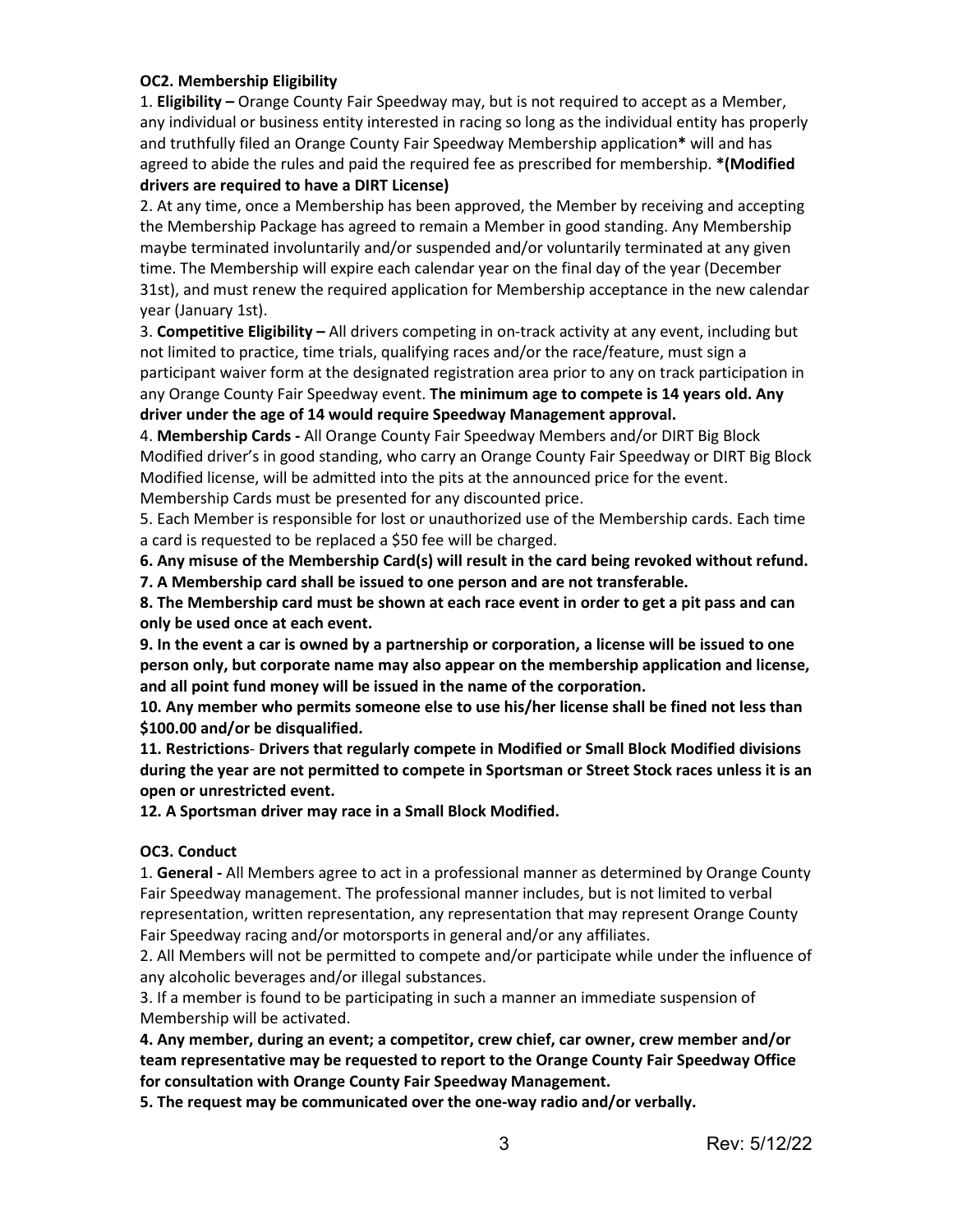**6. Failure to comply with the request will be subject to fine and/or suspension and/or any other action deemed appropriate by Orange County Fair Speedway.**

**7. At all race events; driver and owner assume responsibility for the actions of their pit crew in every respect.**

**8. The driver and owner shall be the only spokesman for the car and pit crew.**

**9. Any member or non-member taking physical action against an individual or personal property, for any reason, may be fined a minimum of \$100 and suspended for two weeks. 10. If the violator is the owner, driver or crew member the suspension includes the owner's car.**

**11. Suspension and fine may be extended at the discretion of Orange County Fair Speedway Management.**

**12. No member or non-member shall enter the Pit Steward Infield office or come across the racetrack during the racing program.**

**13. Anyone deliberately disobeying an order of any official may be subject to a minimum fine of \$100.00 plus suspension.**

**14. Members and non-members shall comply with all rules.**

**15. The officials reserve the right to stop sale of tickets or honoring passes to any one in violation of the rules contained in this rule book.**

**16. Any driver, owner or crew member found violating these rules or specifications may be subject to a fine, expulsion or both depending on the case.**

**17. Only safety crews and wrecker crews are permitted on the track in the event of an accident.**

**18. Pit crew members are not permitted on the track.**

**19. No driver or member may tamper with the track surface during the duration of the event.**

**20. Rough riding will be left up to the discretion of the Race Director**

**21. If he feels that occasion warrants, whether intentional or not, a minimum fine of \$100 and/or suspension may be levied.**

**22. Fined drivers will not be permitted to compete again until the fine is paid.**

**23. All fines will be collected by the OCFS Pit Steward or Race Director.**

#### **OC4. Championship/Points/Awards**

**1. Championship –** Orange County Fair Speedway will award Driver points as based upon their finish in each race deemed a point race. At the end of the scheduled season, Orange County Fair Speedway shall announce one Driver Champion for each division and they will be awarded championship prize money as posted, based upon their cumulative point total for the season. **Points will be awarded to members who hold a valid Membership only**. **A Membership must be purchased prior to receiving any points for that race season.**

2. All drivers **must have a valid Membership by May 1, 2022** to be included in the awards and prize monies distributed at the annual banquet.

3. **Banquet –** Banquet attendance is mandatory, unless extenuating circumstances present themselves, for the receipt of point fund and/or any bonus post season awards.

# **OC5. Personal Safety Equipment – ALL CARS, ALL DIVISIONS General**

Each competitor is the solely responsible of for the effectiveness and proper installation, per the manufacturer's specifications, of personal safety equipment and determining it to be adequate for competition at every event. Each competitor is expected to investigate and educate themselves for continuing improvement regarding their own personal safety equipment.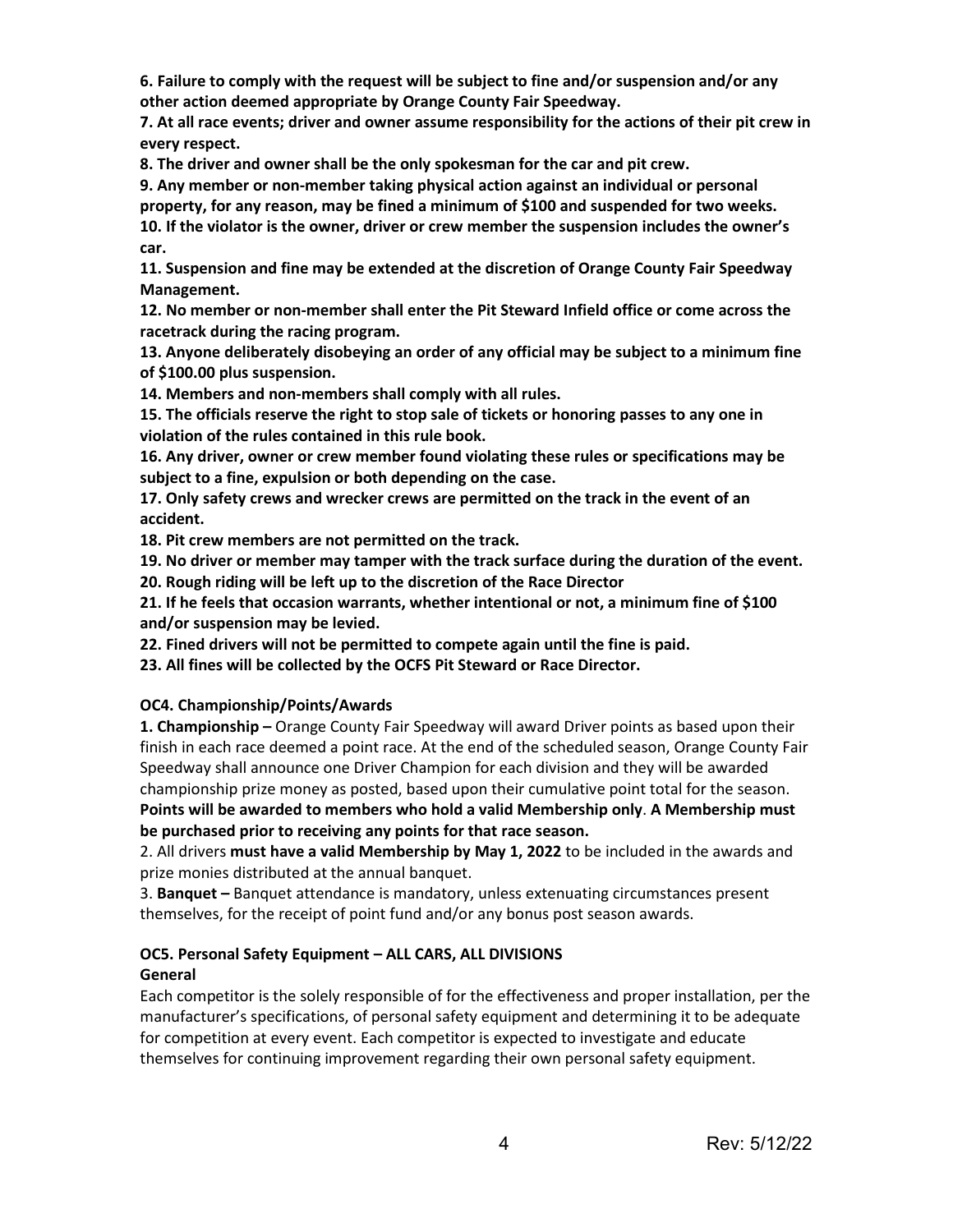#### **OC6. Racing Event Procedures**

1. The rules as stated herein will cover the rules of the racing event.

2. Rules of the racing event may be altered from time-to-time by Orange County Fair Speedway Management.

3. Racing event procedures and/or racing event rules are final and non-appealable.

#### **OC7. Pre-Race Inspection(s)**

All cars entered and present at any Orange County Fair Speedway event that are intended to compete in the weekly racing events, must pass pre-race inspection prior to any on-track activity. Pre-race inspection may take place in a specified area and/or in the regards of space directly at the team's transporter. Each car presented for competition must have an Orange County Fair Speedway inspection decal prior to racing.

#### **OC8. Driver**'**s Meeting(s)**

1. All drivers or drivers' representative must attend the driver meeting. A roll call may be taken. Drivers in violation of not attending the Driver Meeting could face a fine, loss of driver points, owner points and/or suspension.

2. The number of racecars starting each event and the number of laps for each event may be announced at the driver meeting.

3. Any changes in the basic event night program due to car count, track conditions and/or any other circumstances may be announced at the driver meeting.

#### **OC9. Inspection Procedures/Legality**

1. Engines, chassis, suspension, ignition/electrical, tires, fuel and/or sound/mufflers may be inspected at any time.

2. Fuel may be inspected during periodic intervals utilizing a hydrometer and a dielectric tester. If by chance Orange County Fair Speedway Officials cannot positively identify the proper fuel at the track, all winnings and points of that particular car from that particular event will be held up until the fuel sample is sent to an independent Laboratory for chemical analysis through a fuel chemist.

3. Upon completion of the laboratory findings a decision will be made by Orange County Fair Speedway Management.

4. Orange County Fair Speedway Officials may at their discretion, inspect any car entered for competition in any racing event at any time.

5. Orange County Fair Speedway Officials may at their discretion, impound a part/component, engine and/or any other components and/or the complete car for competitive and/or data analysis.

# **OC10. Post Race Inspection(s)**

1. At the conclusion of each race, cars will be instructed over the one-way radio to report directly to the scale area. At the conclusion of the feature race, the winner must report to the scales first.

2. The number of cars to report to the scale / technical inspection area will be announced at the driver meeting in addition to the one-way radio.

3. Failure to report immediately to the scale / technical inspection area may result in a disqualification.

4. If applicable, once the winner has cleared the scales, he must proceed to victory lane and may be required after the conclusion of the victory lane ceremony, to return to the scale / technical inspection area.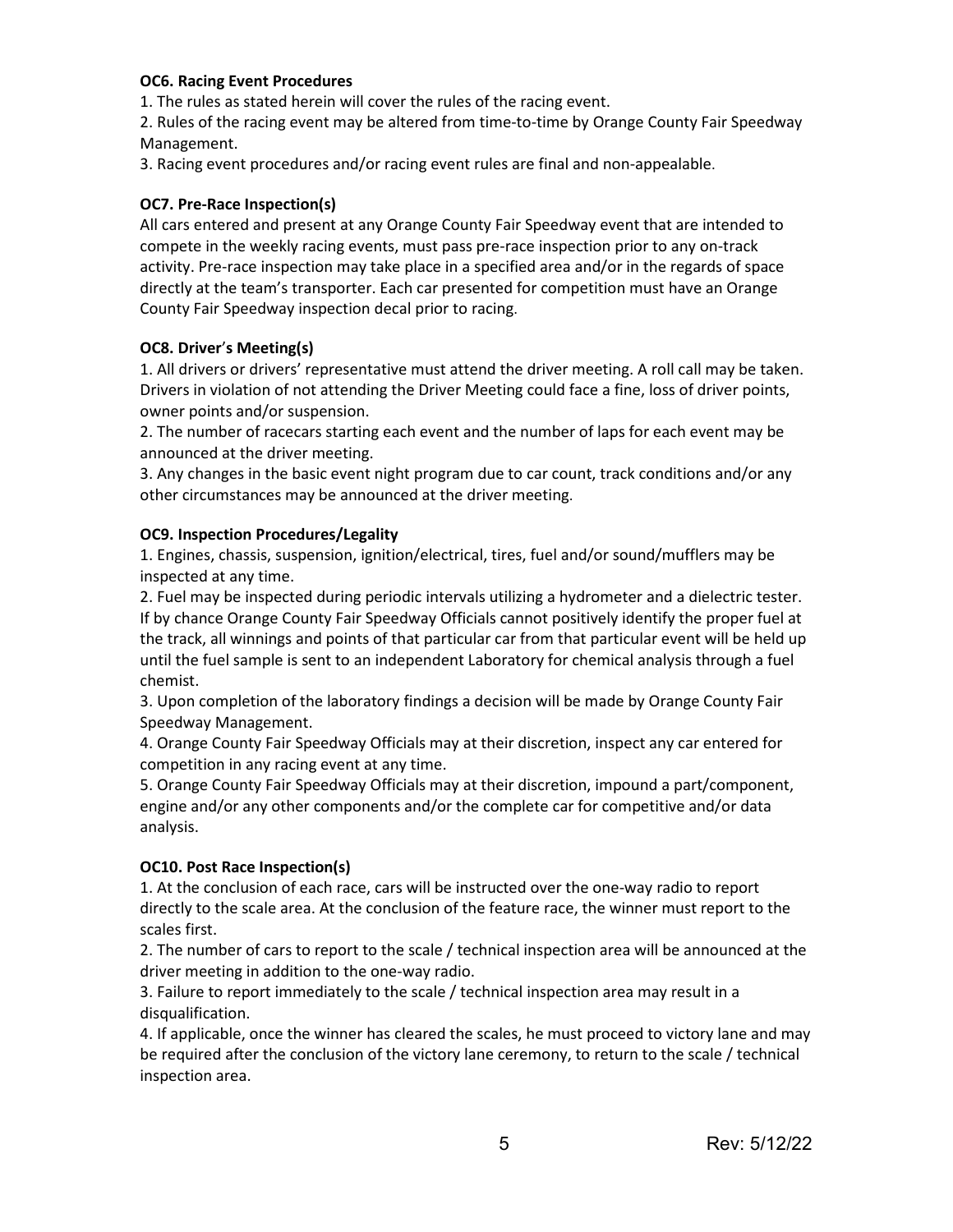#### **OC11. Restrictions**

1. All work on the racecar, once any race has been begun, must be completed in the designated work/pit area unless informed otherwise.

2. All cars will receive only one (1) opportunity to start each race. If a car needs more then one (1) opportunity, except for safety reasons, during any race, that car must start at the rear of the field in that particular race.

3. Drivers and/or team members will not be permitted to tamper with track racing surface.

#### **OC12. Protests**

**1. Any affected Orange County Fair Speedway licensed driver or owner may, as a matter of right, protest any violation of the rules, including specifications, for the feature event only, subject to the limitations within this rulebook.**

**2. Visible protests must be made fifteen (15) minutes before feature events, if a tool or mechanical device is needed by an official to determine a car's rule compliance that is not a visible protest situation.**

**3. For the purpose of a subsequent appeal, and Orange County Fair Speedway official's measurement is presumed to be correct, absent a showing of a mistake or prejudice.**

**4. All protests involving a particular event must be in writing specifying matter of protest and must be received**

**by Orange County Fair Speedway Pit Steward no later than ten minutes following the completion of the feature event.**

**5. Each separate protest must be given to the pit steward accompanied by listed protest fee (U.S. Funds), within the following chart:**

**a. P & G Test \$100.00 (U.S. Funds)**

**b. Open Wheel Bore and Stroke \$750.00 (U.S. Funds)** 

**\$500 (U.S.) going to the protested car if legal.**

**\$500 (U.S.) returned to the protester if car protested is illegal.**

**\$250 (U.S.) goes to track tool tech fund.**

**c. Street Stock Head Removal-\$400.00**

**\$300.00 (U.S.) going to the protested car if legal.**

**\$100.00 (U.S.) goes to track tool tech fund.**

**d. \$100 each additional item protested.**

**6. All protest fees must be paid by the protesting team.**

**7. Grouping together of teams to protest will not be Permitted**

**8. A protest of race results may be verbally made to the pit steward within five minutes of the official announcement of the order of finish.**

**A recheck of scoring will then be made if necessary and these results will be considered final. 9. Only driver protests on racing results will be considered by the scorers. No appeal of the scorers' final decisions will be permitted.**

**10. Any car found illegal under protest, and/or pre- or post-race inspection at the discretion of officials shall receive a fine and/or loss of track points, and/or loss of finishing position for that event, and/or outright disqualification from that event, and/or definite or indefinite suspension from O.C.F.S. at the discretion of the Orange County Fair Speedway Management. 11. The proceeds of any fine collected will be allocated to the track's point fund if a regular track event. If a race result is protested, the track promoter can, at his/her discretion, delay purse distribution until the matter is ultimately decided by the appellate board.**

**12. Track scales are the official scales at each race event. No protest or appeal is permitted on the weight of the car as measured on the Track Scales.**

**13. Orange County Fair Speedway reserves the right to refuse any protest if the protest is deemed unnecessary and/or being used for harassing purposes.**

**14. No protests are permitted on the Starter's decision.**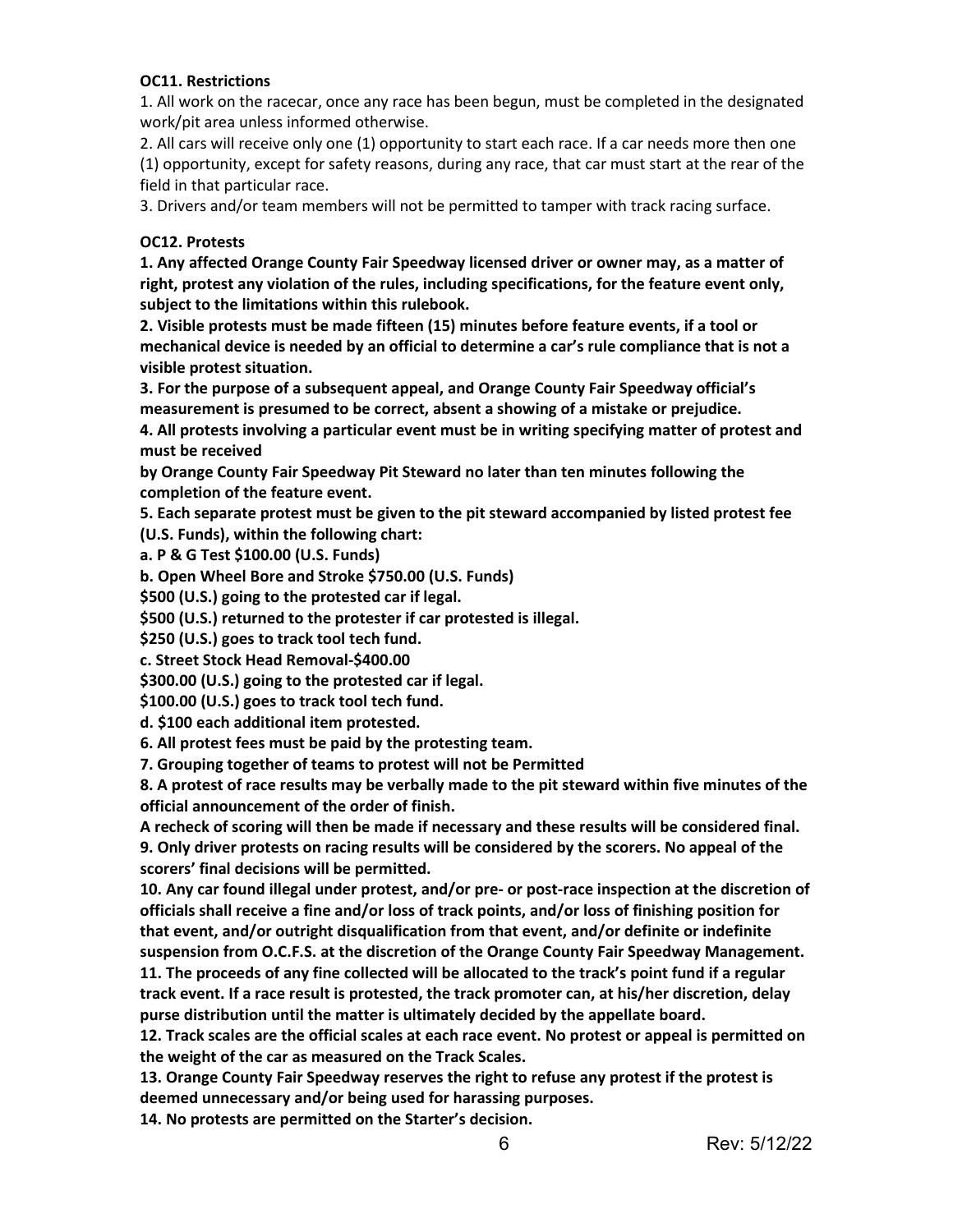**OC13. Appeals**

**1. Orange County Fair Speedway has an Appellate Board to rule on appeals by drivers and owners who feel they were unduly penalized in an event.**

**2. Only Orange County Fair Speedway licensed members in the current year have the right to appeal.**

**3. The appeal must be in writing and shall be filed at and received by Orange County Fair Speedway at 239 Wisner Ave., Middletown, NY, 10940 no later than 5 days following the incident or ruling in dispute.**

**4. The appeal shall be sent by certified mail or another form of confirmed delivery (i.e., Federal Express, UPS).**

**5. In the event that the incident or ruling in dispute occurs within the last 14 days of the race season, the appeal must be received by Orange County Fair Speedway no later than 3 days following the incident or ruling.**

**6. In order to appeal, the appellant must have standing to appeal. Standing means that the subject matter being appealed is not precluded by the rules and that the appellant has been actually harmed by a decision of an Orange County Fair Speedway Official specifically rendered against him/her. Therefore, if an appellant has not been penalized himself/herself, but instead contends that someone else should be penalized, the appellant does not have standing and the incident or ruling is not appealable.**

**7. There can only be a full-evidentiary factual hearing of the appeal before the Appellate Board ("Board") if its Chairman ("Chairman"), in his sole discretion, first determines that the appeal is arguably meritorious. Examples of issues which are considered non-meritorious include, but are not limited to:**

**a. matters where there are no viable issues of fact, frivolity, lack of standing.**

**b. matters which are not subject to protest or appeal pursuant to the rules.**

**c. appeals filed for harassing purpose, etc.**

**8. The Chairman is the administrative member, but has no vote, except to break ties.**

**9. The Chairman shall conduct the meeting, organize deliberations, and write the decision. 10. If the Chairman determines the appeal is meritorious enough to warrant a hearing, the appellant shall immediately pay a nonrefundable \$100 hearing fee to Orange County Fair Speedway to cover the costs of conducting the hearing.**

**11. No hearing shall be held until the fee is paid.**

**12. The Chairman shall determine in his unfettered discretion when any member of the Board must recuse himself/herself from a hearing for reasons of conflict.**

**13. As panel vacancies arise, Orange County Fair Speedway shall, from time to time, name replacements in its sole discretion.**

**14. Board participation in a hearing by any three or more panel members shall constitute a valid quorum to act.**

**15. Members may participate by telephone, teleconference, video conference, computer conference, in person, or any other forum chosen by the Chairman.**

**16. The Board will meet whenever necessary for a hearing to decide any meritorious appeals.**

**17. When an appeal involves the legality of a car part, the appellant must immediately surrender the part(s) in question.**

**18. A receipt will be given to the appealing member upon surrender of the part(s), but the part(s) will not be returned to the appellant until after the appeals hearing is conducted and the part(s) are found legal.**

**19. If found Illegal, part(s) will not be returned.**

**20. A majority of the panel members participating and voting must concur to modify any official's ruling by a standard of preponderance of the evidence.**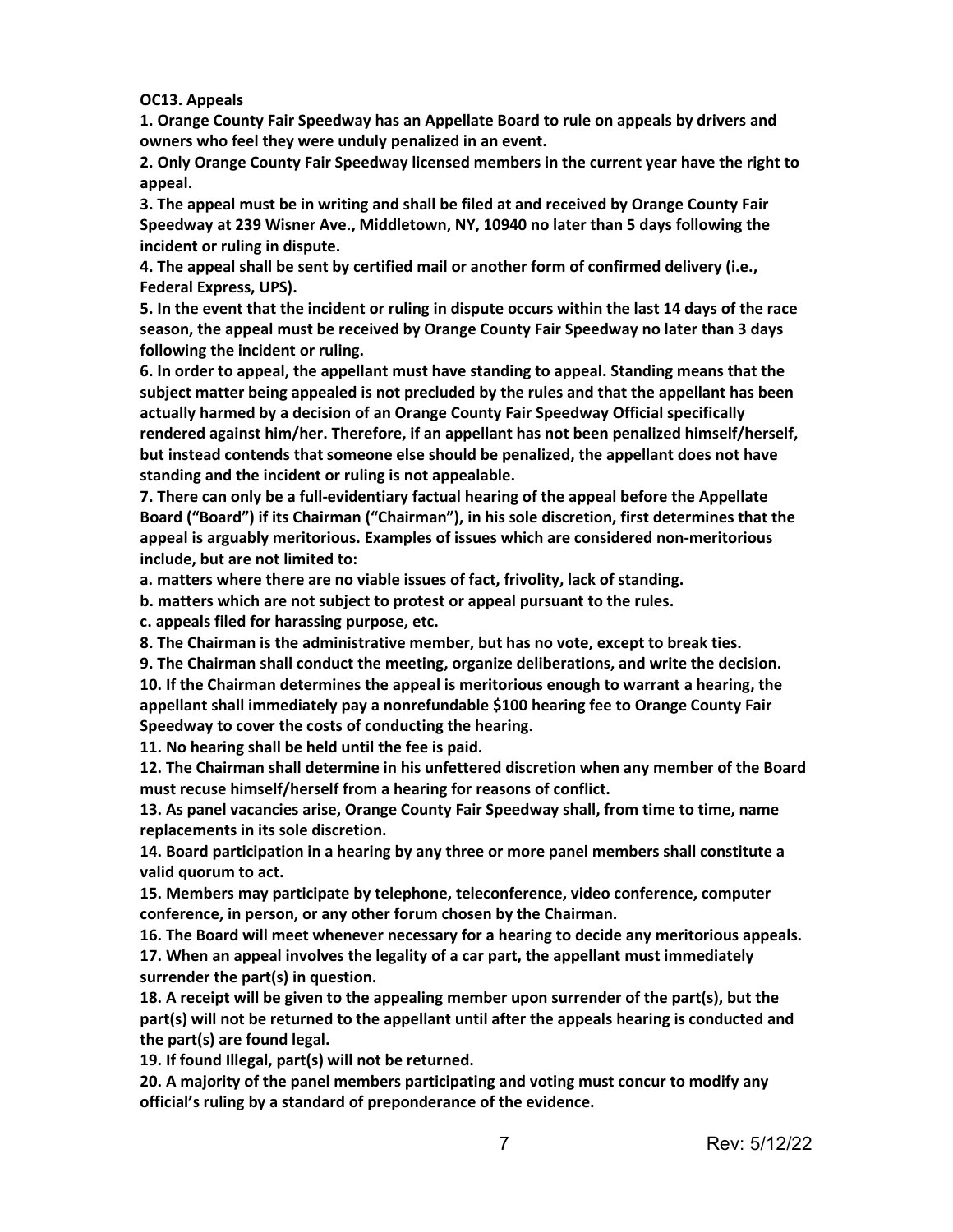**21. The actual procedure for the hearing shall be determined by the Chairman, but shall roughly follow the following format:**

**a. The decision of the official or officials being appealed from shall be put into the record.**

**b. The contents of the written appeal shall be put into the record.**

**c. The aggrieved Orange County Fair Speedway member(s) will state his/her case and call any witnesses to support that case. Hearsay evidence is admissible.**

**d. The Orange County Fair Speedway Official(s) will state his/her case in support of the decision from which an appeal is being made and call any witnesses to support such case. Hearsay evidence is admissible.**

**e. The aggrieved Orange County Fair Speedway member(s) will make any desired rebuttals, additions to the records, or summations.**

**f. The Orange County Fair Speedway official(s) will make any desired rebuttals, additions to the records, or summations.**

**g. At any time during the hearing, Appellate Board Members may ask questions at their discretion of anyone present at the hearing.**

**h. Appellate Board Members will deliberate in private and make any determination, decision, or recommendation by a majority vote of these members participating and actually voting (Actually voting means not abstaining or not having been recused).**

**i. The Board may reverse, modify, or uphold the original O.C.F.S. Official's ruling.**

**j. Lastly, all interested parties shall be reasonably notified of the Board's decision.**

#### **OC14. Entry/Pill Draw**

1. An entry fee may be charged by Orange County Fair Speedway at selected events, announced prior to the specified event.

2. All drivers and/or teams entered in selected event must draw for a position in time trial/qualifying heat at the designated location. The drivers and/or teams are responsible for their own pill draw.

3. All pills will be drawn at designated area.

4. If a driver and/or team entered and present at the event does not draw, that team will be placed at the end of the qualifying order.

5. In the event that there are no time trials, then the driver and/or team will start at the rear of their specified qualifying race.

# **OC15. Qualifying/Time Trials/Heat Races/Last Chance Qualifiers**

1. In all events, the driver qualifies. If for any reason, a driver and car match-up in any race is separated then only the driver is considered qualified.

2. If a driver/team switches cars, for any reason, that car must start at the rear of all races in which that driver/team has qualified for on the same day.

3. If, for any reason, a race must be run on a different day after qualifying is completed, the driver may start the race in the earned qualifying position even if not in the car originally presented for qualifying.

4. **Time Trials:** For events that Time Trials will be used, once the car enters the racing surface that is their qualifying attempt if the car does not post a time or fails to complete a lap and posts no time they will start last in a heat race.

5. The cars and/or teams that are late must be in line before the last scheduled group begins its qualifying attempt. Time trials will be closed once the final group is in line and has started their qualifying attempt and have started their time trial.

6. In the event of two or more cars post the same time in time trials, the tie breaker will be the fastest other lap time recorded in time trials. If this does not break the tie, the tie will be broken by the qualifying order draw. In the event that one (1) lap qualifying is utilized the tie breaker will be the qualifying order draw.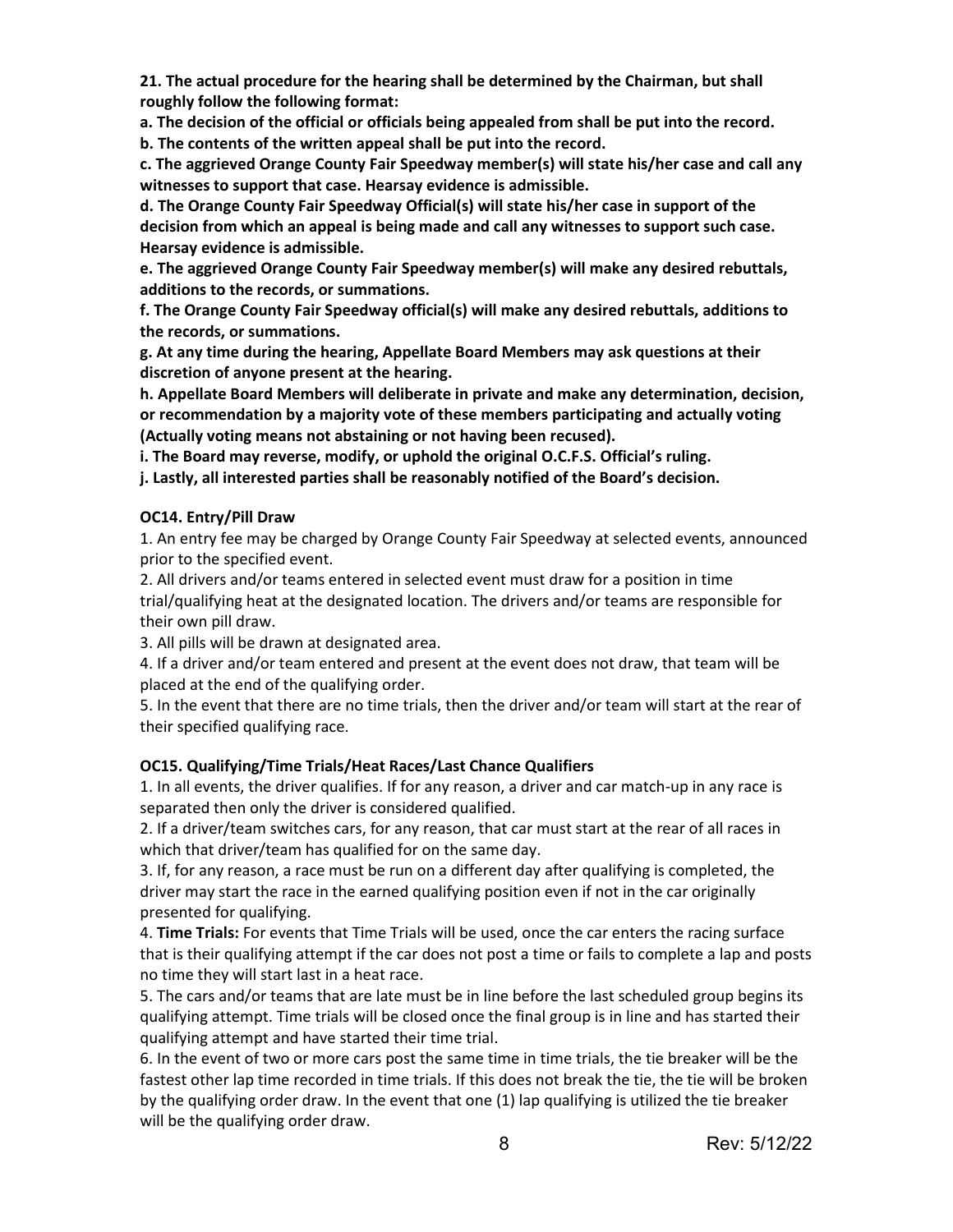7. **Heat Races-** All drivers entered in any event will be scheduled to compete in a heat race.

8. Each car and/or team must qualify with their specified group for their own qualifying opportunity.

9. If the group is missed by the car/driver, they will be scored as a did not start and will go last in consolation event if one is necessary for event.

10. In Qualifying heats and feature, if the driver/car is unable to take the initial green, they will be disqualified for the remainder of the event.

11. If a qualified car takes the initial green flag and then falls out of the race, car will receive only last place points for the feature.

12. Once any driver has completed their qualifying attempt by taking the checkered flag, that driver must drive to the technical inspection area to scale the car for the minimum weight requirement. (From time-to-time, some events may require scaling the cars prior to qualifying). 13. In the event of inclement weather, it is at the discretion of Orange County Fair Speedway Management to alter the qualifying process.

14. The heat race lineups will be determined by the handicapping process.

15. The number of laps in the heat races for Modifieds, Small Block Modifieds and Sportsman will be eight (8) laps.

16. Orange County Fair Speedway Management reserves the right to forego heat races if the number of entries dictates the necessity to do so.

17. The amount of cars transferring from the heat race(s) will be determined by number of entries to fill field.

18. All cars that transfer from the heat race(s) must report to the technical inspection area immediately following the completion of their heat race to scale the car for the minimum weight requirement.

19. In the event that a competitor fails to report to the scale area following the completion of the event, the driver will be immediately disqualified from that race, unless otherwise directed by Orange County Fair Speedway Officials.

20. During Special Events, there may be a redraw for starting position amongst the top finishers in each qualifying/heat race. The number of drivers that participate in the redraw will be determined by the number of heat race(s) run during any given event night and will be announced at the driver meeting.

21. Any driver transferring from the heat race(s) to the feature race that does not qualify for the redraw will line up for the feature race based upon the driver finish in the heat race.

22. Any driver that does not transfer from the heat race(s) to the feature race will be assigned to compete in a Last Chance Qualifier. The Last Chance Qualifier or consolation race(s) line up will be determined by the finishing order of the heat race(s).

23. The number of laps of the Last Chance Qualifier or consolation will be based on the overall car count for the event and announced at the driver meeting.

24. All cars that transfer from the Last Chance Qualifier or consolation must report to the technical inspection area immediately following the completion of the race to scale the car for the minimum weight requirement.

25. In the event that a competitor fails to report to the scale area following the completion of the event, the driver will be immediately disqualified from that race, unless otherwise directed by Orange County Fair Speedway Officials.

26. The lineup(s) for multiple day events will be determined once it has been determined how many cars have returned for the second day of competition and announced at the driver meeting.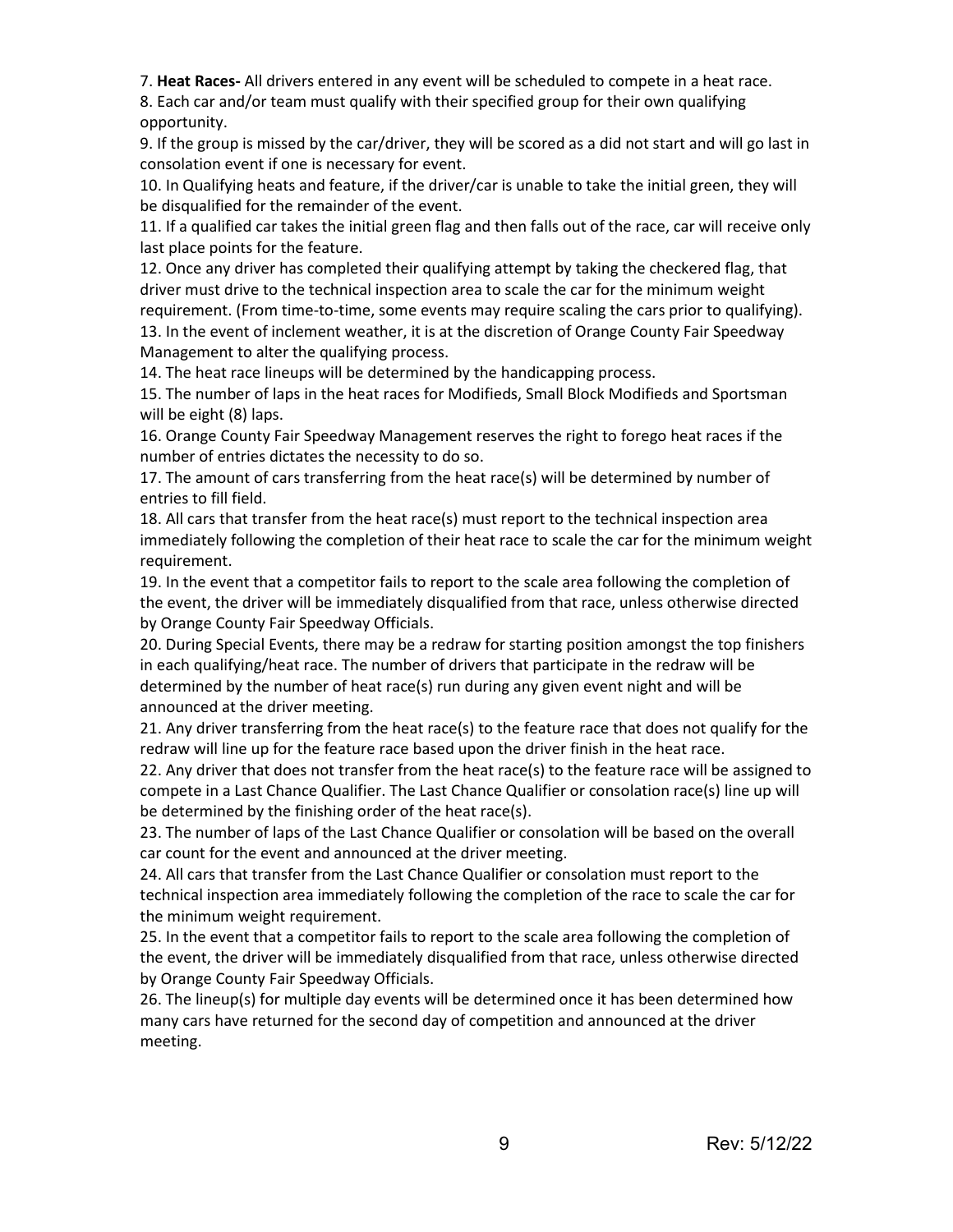#### **OC16. Backup Cars**

1. A backup car may be introduced at any time between qualifying and the start of the Afeature, with permission from the Orange County Fair Speedway Race Director.

2. Any such change will result in the driver starting at the rear of the race in which the driver has qualified for.

3. If a driver changes car after practice, that driver will remain in his drawn position for time trial or heat race qualifying.

4. If a backup car is introduced, the car must pass pre-race technical inspection prior to any competition.

5. Once a car has been withdrawn from an event, that car will not be allowed to be resubmitted to competition during that event.

6. During a one day event where a driver will start the consolation, Last Chance Qualifier or Feature race in a backup car, they must start the event from the rear of the field.

7. During a multiple day event, the driver will start in their qualified position regardless of the fact that they use the primary qualified car or a back up car, unless the driver elects to start at the rear.

# **OC17. Starts/Restarts Qualifying Heats/Features**

1. **Starts-**All cars and drivers must be on the starting grid for all qualifying and feature events. 2. If the driver is not present, that driver starting position will be forfeited and that driver will start from the tail of the field. If more than one (1) driver is late, the drivers will start at the tail of the qualifying races and feature in the order of they come out of pit area.

3. The race will begin immediately once the racing surface is clear and the cars are properly aligned in their assigned starting positions.

4. Any driver, team, and/or car, who purposely attempts to hold up the start of any race will be placed at the rear of the lineup and could be disqualified from the event, suspended and/or fined at the discretion of the Orange County Fair Speedway Management.

5. With the exception of a track generated red flag, any car that needs to be push started must start at the rear of the field.

6. Once the allotted time allowed for being on the track, ready to race, has expired, any late car will be penalized.

7. Any car that starts after the field has been assembled must start at the rear of the field.

8. This rule may be adjusted from time-to-time, at the discretion of Orange County Fair Speedway Management.

9. All double-file starts/restarts will take place at a consistent speed, with cars side-by-side in rows of two throughout the field. Consistent speed will be at the discretion of Orange County Fair Speedway Race Director.

10. The initial start will take place at the designated start area that will be identified at the driver meeting.

11. Any car out of line and/or passing before this point will be penalized.

12. Any offending car may be penalized 2 positions from its finishing position.

13. If the same car commits a second offense it may be disqualified from that event.

14. In the event that the race is not properly started by the two (2) front row cars, the responsible car(s) will be moved to the second row.

15. Failure to acknowledge and comply with the "move back" signal will result in instant disqualification from the racing event.

16. The field may accelerate when the green flag is displayed, but the leader is the control car and must fire first. Any passing before the green flag is displayed will not be permitted.

17. In the event an alternate starter is used for any race, they will not be permitted to start any race after the original start has taken place.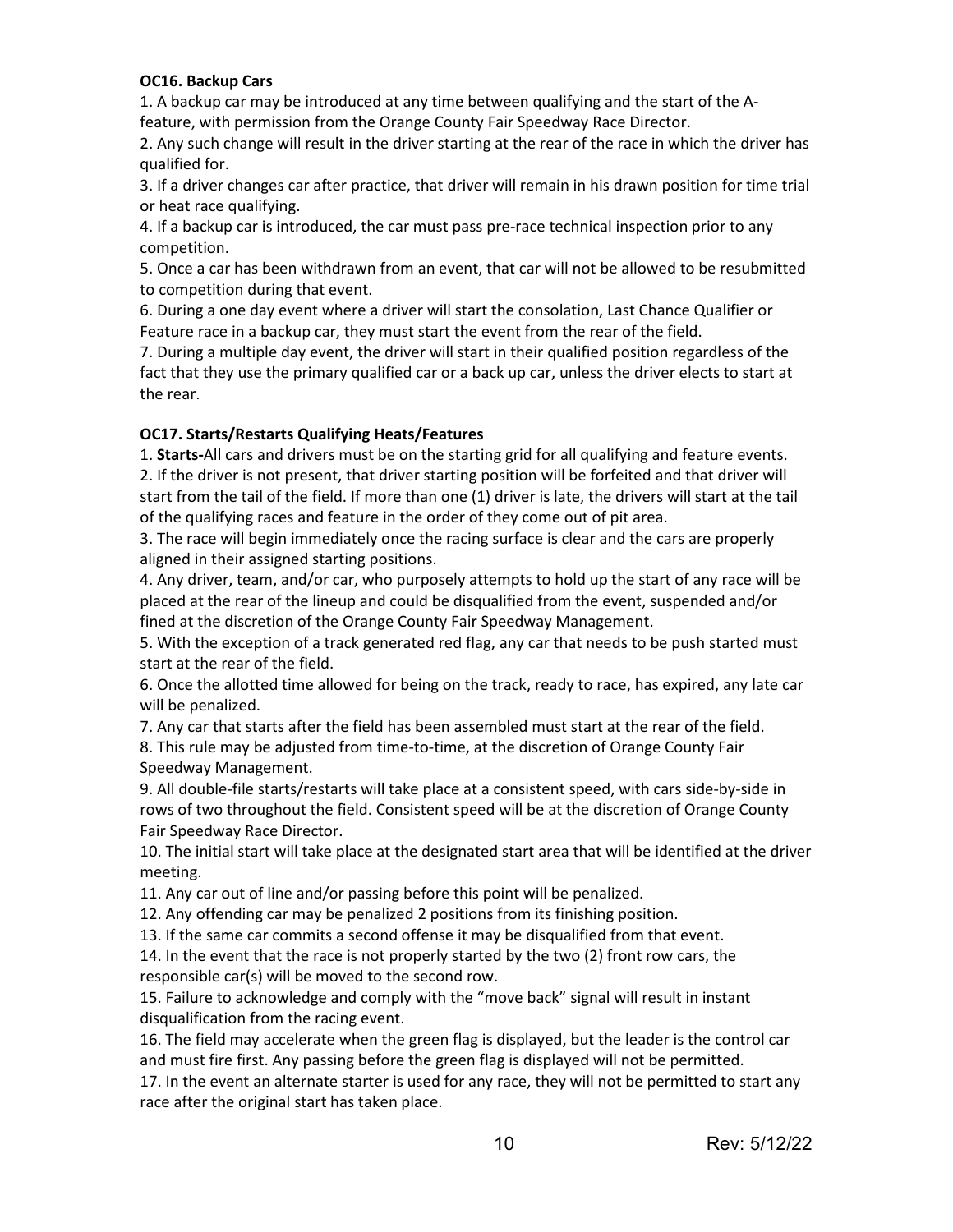18. During weekly events if one (1) or more cars are involved in a caution on the original start or before one (1) lap is completed, the car and/or car(s) that brought out the caution will lineup at the rear of the field and the race will have a complete restart for the remainder of the field.

19. One (1) complete lap must be completed before the race is restarted using a restart lineup. 20. In the event that car(s) move to the back of the field, cars move forward by row and do not cross-over to fill in the original starting lineup.

21. It is required that a driver inform the Pit Steward of their intentions to start at the rear of the field in any given event.

22. **Restarts-** All restarts will be a double-file after the completion of the first lap of competition in any race.

23. All restarts in any event will be double file, unless at the discretion of the race director single file is necessary.

#### **23B.** In the event a restart does not result in a lap completed, the next restart will be single file. This does not affect subsequent restarts.

24. In all restarts lead lap cars will hold their positions and lap down cars will fall to the rear of lead lap cars as determined by race director.

25. All restarts in extra distance events of fifty (50) laps or more will take place with the lead lap cars moved to the front of the field. Lapped cars will pull to the inside and fall in behind the last car on the lead lap in their order of running.

26. The restart zone is located between turn 3 & 4 and will be marked clearly on the outside wall.

27. All restarts will take place at a consistent speed. Consistent speed will be at the discretion of Orange County Fair Speedway race director.

28. Passing may begin once the leader accelerates and passes the designated restart point and the green flag is displayed.

29. If a car passes to the left of the designated restart point and/or passes another car before reaching the designated restart point and/or is not in a proper nose-to-tail alignment and/or is guilty of an excessive gap between cars, then that car will be penalized. If there are multiple violations, the car may be disqualified from the event.

30. If the leader is unable to properly restart the race after the one (1) attempt, the leader will be penalized two (2) positions.

31. When an infraction occurs on a restart, Orange County Fair Speedway Race Director shall exercise their discretion and allow the race to continue, not calling for another restart, and then penalize the offending car(s) under yellow flag conditions or at the conclusion of the race. The offending car(s) will be penalized.

32. Any cars that require a push start during a caution period, will be considered involved in the incident which brought out the yellow flag and that car will have to restart at the rear of the field.

33. Any cars that stop, either on the racing surface and/or in the pit/designated work area, during a caution period will be required to restart from the rear of the field.

34. Any cars that are involved in a red flag situation will be required to restart at the rear of the field, including cars that go to the pits during a red flag situation.

35. Any car that stops due to the red flag being displayed will be permitted one (1) opportunity at a push start provided the car was not involved in the incident.

36. If the car does not fire it will be pushed back to the designated pit/work area and once restarted must start from the rear of the field.

37. Any car that stops because of a blocked track, at the discretion of the Orange County Fair Speedway Officials, will not be considered involved in the red or yellow flag.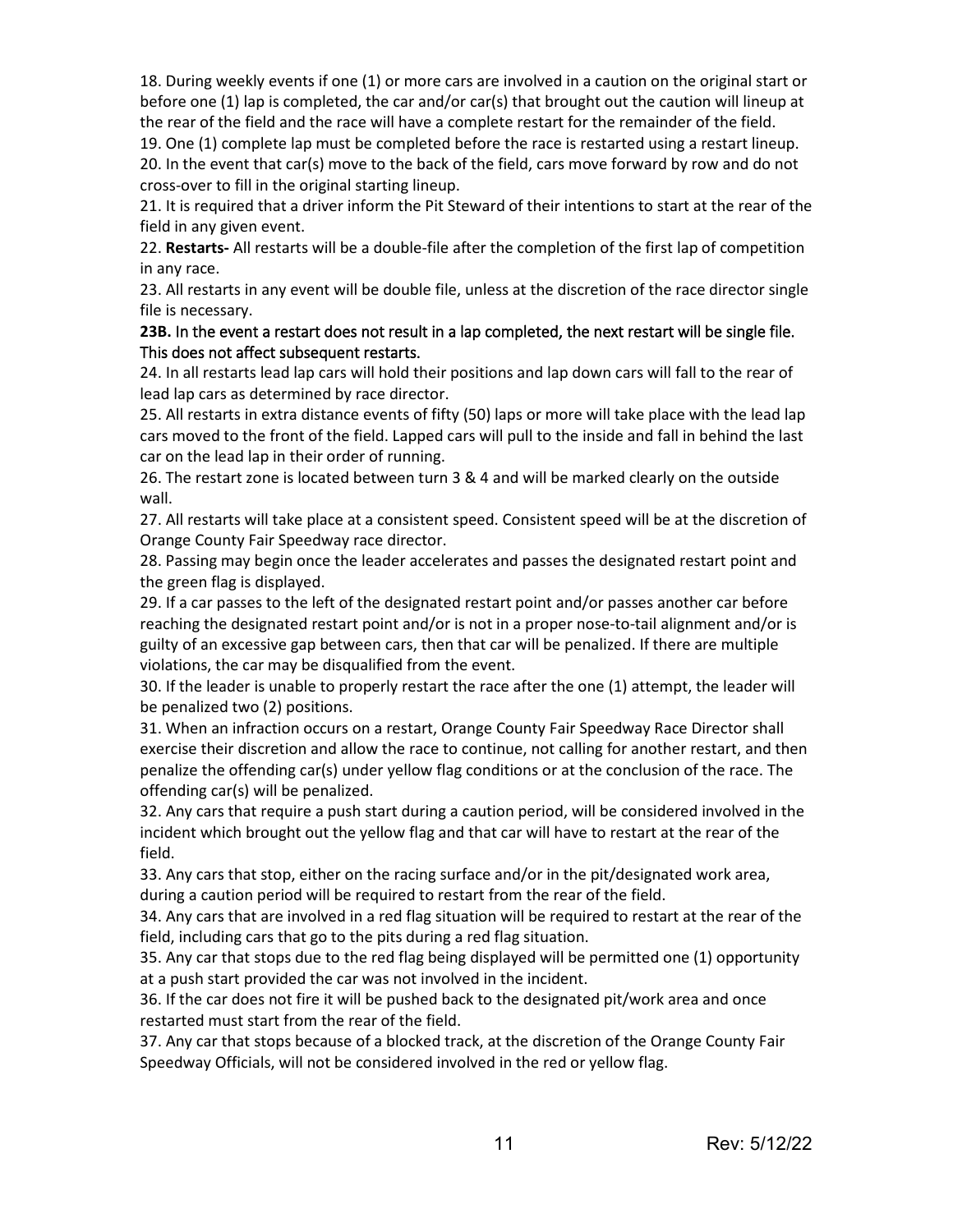39. Any car that is black flagged for consultation during a caution period will retain its position only if the Orange County Fair Speedway Officials deem the car clear and permit it to return directly to competition without adjustment.

# **OC18. Racing**

1. Any car that does not race on the designated racing surface in order to better its position will be black flagged and penalized at the discretion of the Orange County Fair Speedway Officials. 2. A pace car may be utilized to pace the field prior to the start of the event and on all restarts.

**Passing of the pace car, unless otherwise instructed to do so by the Orange County Fair Speedway Race Director will not be permitted.**

3. Any car that spins during green flag racing conditions and is involved in an incident and/or has a problem, but does not bring out the yellow flag and/or create a caution period, will blend back into the field where the driver is able to do so.

4. If there is a caution period the Orange County Fair Speedway Officials will determine the placement of the car(s) involved.

5. The placement of the car may be where the car blended back into the field.

6. At the discretion of the Orange County Fair Speedway Official any car that is involved in two (2) single car spins that are unaided may be disqualified from the event.

7. If the car spins unaided for a third time it will result in automatic disqualification from the event.

8. At the discretion of the Orange County Fair Speedway Official any car that intentionally brings out a caution period may be penalized and/or disqualified from the event.

9. All races must be completed in a "green-white-checker" finish.

10. Any race may be extended past its advertised distance with a "green-white-checker" finish.

11. This means if the yellow flag is displayed or caution lights illuminated prior to the leader receiving the white flag, that race will be restarted and run for one or two consecutive laps before completion.

12. If a race is red flagged due to weather conditions and cars are sent to the pits, then any and all work is permitted.

13. Cars that pit during the course of a race for service and/or repair may re-enter the race under green flag conditions once release and instructed to do so by Orange County Fair Speedway Officials.

14. Hand signals, colored gloves and pit boards will be permitted during the event for the sole purpose of communicating with drivers.

15. Flashlight and/or two-way radio communication with drivers will not be permitted.

# **OC19. Flag Rules/Officials Signals**

# 1. **Green Flag**

a. When the starter displays the green flag, the track is open for racing.

b. The green flag signifies the start of any race and/or time trial run.

c. Passing will not be permitted before the green flag is displayed at the designated point.

# 2. **Yellow Flag**

a. When the yellow flag is displayed and/or the yellow caution lights are illuminated, this signifies a caution period.

b. When the yellow flag is displayed and/or caution lights illuminated passing will not be permitted unless instructed to do so by Orange County Fair Speedway Officials.

# 3. **Red Flag**

a. When the red flag is displayed all cars on the racing surface and in the pit areas must come to a complete stop in a controlled manner, while not stopping and/or driving through the area of the incident.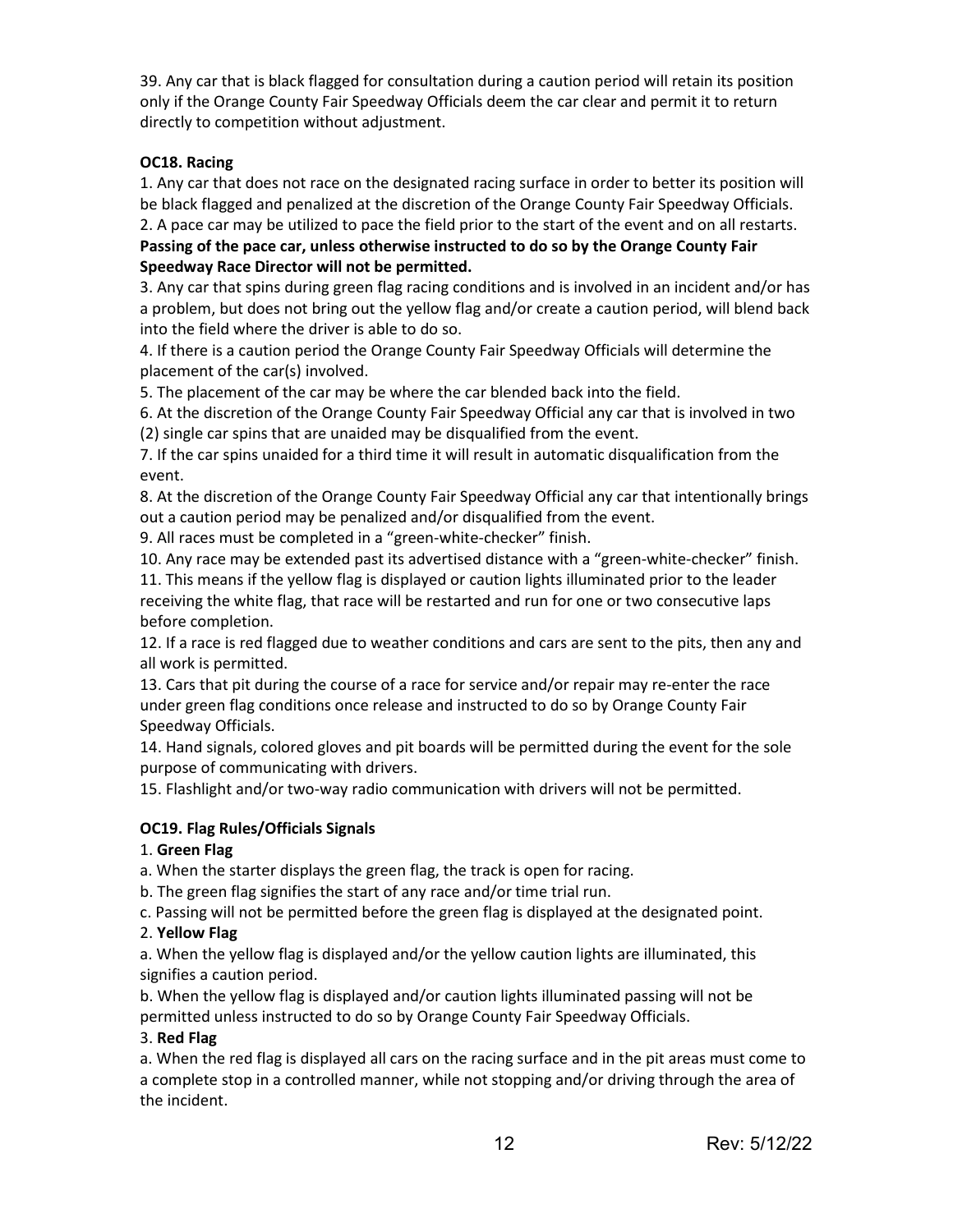b. At the discretion of the Orange County Fair Speedway Officials or race director, once the track is secured, damaged cars will be allowed to go to the pit area for repairs. These cars will be required to go to the rear of the field.

c. During any red flag situation all drivers, unless involved in the incident, must remain in their car unless otherwise instructed by Orange County Fair Speedway Officials.

d. If any car enters and/or moves during a red flag period without permission from the Orange County Fair Speedway Race Director, including entering the pit, the car will be penalized a minimum of one (1) lap and will restart the race at the rear of the field.

e. If the race is red flagged due to inclement weather conditions work and tire changes will be permitted.

f. If the race is called due to inclement weather conditions and/or any other circumstances any car that enters the pits/work area prior to the end of the event, that car will be scored at the rear of the field.

g. During any red flag, once the field is stopped, the race director may offer the opportunity for any car to pit by signaling to do so with instruction over the one-way radio. Any car that pits for service during the red flag period will surrender its running position and have to restart at the rear of the field and/or if the race is cancelled due to inclement weather, the car will be scored behind those cars which did not pit.

# 4. **Black Flag**

a. If the black flag is displayed, then the driver that the flag is being displayed toward must bring their car to designated pit/work area immediately for consultation.

b. The car will not be scored after three consecutive laps of from the point that the black flag originally had been displayed.

c. In the event that the black flag is displayed toward a car during a caution period and the car is cleared by Orange County Fair Speedway Official, the car will maintain and/or return to its position in the running order of the race as instructed to do so by the officials.

#### 5. **White Flag**

a. When the white flag is displayed this signifies that the leader of the race and/or the car that is qualifying has started the last lap of that event.

# 6. **Checkered Flag**

a. The checkered flag signifies the completion of the event. All cars must past underneath the checkered flag to be scored correctly on the final lap of the event.

b. Any race and/or qualifying attempt is not completed until the checkered flag is displayed.

# 7. **Officials Signals**

a. All drivers must obey signals, communications, blackboard(s) and/or any other Official's communications that assist in the direction and facilitation of creating proper lineups and/or the process of completing the event.

# **OC20. Scoring Procedures**

1. All races are scored at the designated start/finish line.

2. The original starting lineup for Qualifying and Feature events will be posted by Orange County Fair Speedway Officials at the Pit Steward Tower.

3. The restart lineups will be derived from the official scorer's lap and line scored sheets. **In the event that there is a discrepancy in scoring to reset any lineup position scoring will revert to the last completed green flag lap to derive the lineup.**

4. After the first completed green flag lap, when the caution is displayed all cars that were scored under green flag conditions will hold that scored position with all other cars lining up according to their last completed green flag scored lap.

5. This partial lap will count toward the events total number of laps.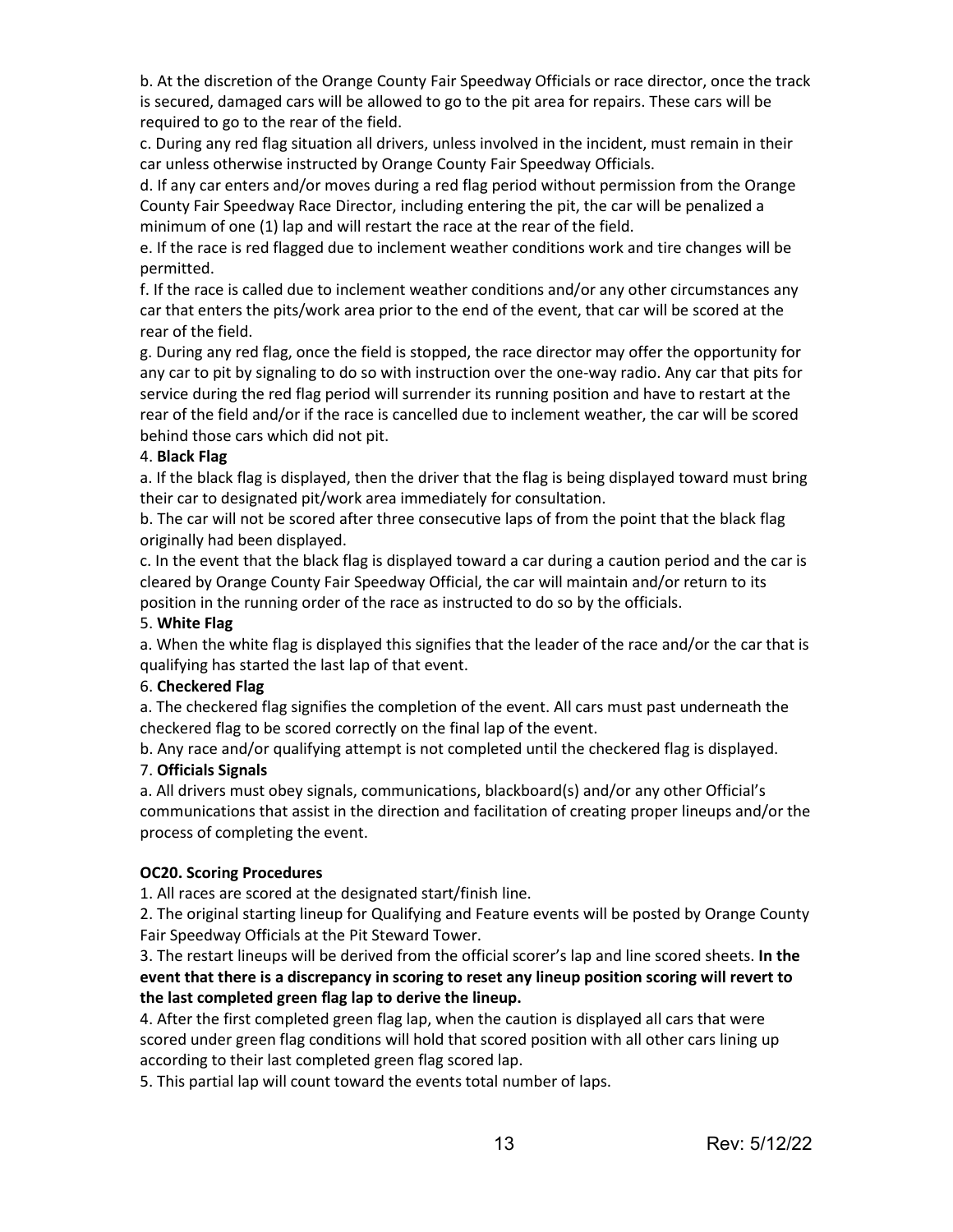6. Racing back to the start/finish line will not be permitted and in the event that there is an ontrack scoring dispute, the chief scorer will refer to the last completed green flag lap to resolve the dispute.

7. A lap will not be scored on the original start and/or any restart unless all cars complete the lap by passing through the start/finish line except for the cars involved in the incident.

8. In the event that caution and/or red flag is displayed with the checkered flag simultaneously that race is completed.

9. The cars not crossing the finish line will be scored according to their position on the track at completion.

10. In the event of inclement weather and/or unforeseen circumstances, a race may be called complete short of its entire distance, once it has reached half of the scheduled distance. The race at that point will be scored by the restart lineup.

11. In the event of unforeseen circumstances, the specified laps of any race may change from the original posted number of laps.

12. All cars are required to be equipped with an AMB tranx260 transponder securely mounted on the specified location. It is the competitor's responsibility to ensure proper installation and working condition of the transponder.

# **OC21. Handicapping**

# **Section 1: Big Block Modified and 358(SBM) Handicapping procedures:**

1) Race day handicapping:

- a) The Big Block Modified will not use a handicapping system for 2022.
- b) Each event will have its own varying types of unique qualifying procedures for that show (ex: pill draw, time trials, heat races etc.).

2) The current top 5 in point standings will be guaranteed starters in the feature events during the regular season. They will start at the rear of the qualified cars.

- 3) Regular season Modified weekly point events are 30 laps unless posted otherwise. 358 weekly point events are 25 laps unless posted otherwise.
- 4) Heat races will be 8 Laps.
- 5) On a regular season weekly points event, a driver may attempt to qualify only once during heat races. If a driver qualifies during preliminary event and switches to a backup car they must start at the rear of the Feature event.
- 6) In the event of twin features a driver may use one car in the first feature and may use a different car in the second feature, but will be required to start at the rear of the second feature event
- 7) It is the responsibility of the driver to notify the pit steward of any car changes during the event. Failure to notify the pit steward will result in loss of points and money for that event.
- 8) Big Block Modified drivers will not be allowed to drop down in class and race in the Sportsman or Street Stock Division unless allowed by a special or open event.
- 9) On a regular season weekly point events a driver may attempt to qualify in one heat race only. Any driver may attempt to qualify a second car in the last chance event.
- 10) Drivers will be allowed to compete in both the Big Block Modified and the 358 divisions on the same night. No Big Block cars will be allowed to compete in the 358 Modified division. During the regular season 358 Modified cars will be allowed to compete with the Big Block class when the 358 division **is not scheduled** to compete however, the 358 race car must meet the Big Block Modified's weight requirement of **2500 lbs**.
- 11) In the event a regular driver misses a week or a suspension is involved, upon return the driver will be handicapped with equivalent of  $3<sup>rd</sup>$  place money/points won.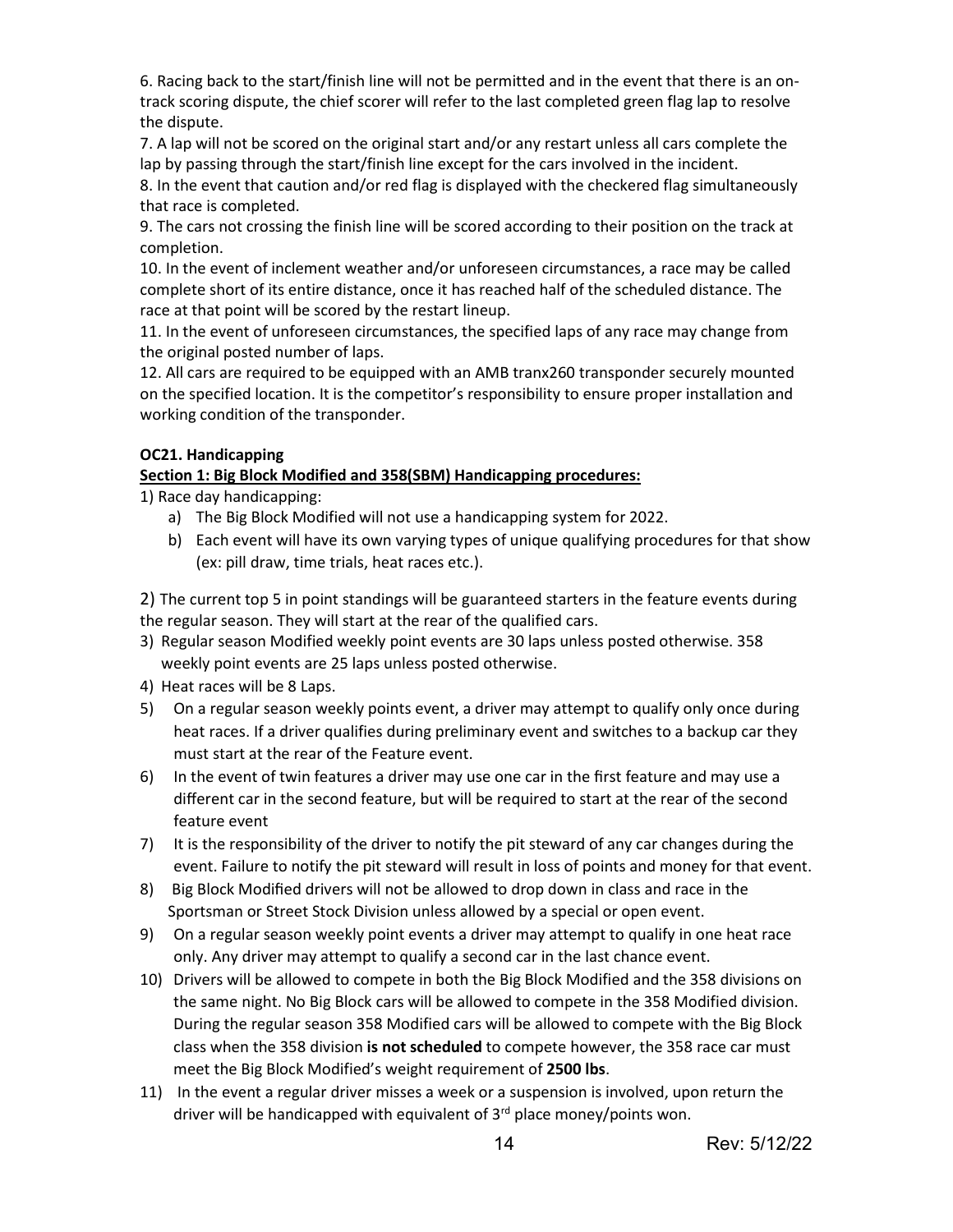#### **Section 2: Sportsman Division Handicapping procedures:**

- 1) Opening night (4/9/22) drivers will draw a number upon signing in at pit gate to determine qualifying line up.
- 2) Regular race day handicapping;
	- a) With a field of 50 cars or less, there will be 5 heat races with 4 cars qualifying for the feature. The top 3 heat finishers will be handicapped for the feature line up. The remainder of heat qualifiers will be lined up  $16<sup>th</sup>$ -20<sup>th</sup> positions based on heat finish (heads up). The balance of the feature field will be determined by a Last Chance Qualifier event to fill the 26 car field.
	- b) With a field of 51 cars or more, there will be 6 heat races with 3 cars qualifying for the feature. The top 2 heat finishers will be handicapped for the feature line up. The remainder of the heat qualifiers will be lined up  $13<sup>th</sup>$ -18<sup>th</sup> positions based on heat finish (heads up). The balance of the feature field will be determined by a Last Chance Qualifier event(s) to fill the 26 car field.
- 3) Regular season weekly point feature events will be 20 laps. Heat and Last chance Qualifiers will be 8 laps.
- 4) The current top 5 in point standings will be a guaranteed starter in the feature events. They will

start at the rear of the qualifiers.

- 5) In the event a regular driver misses a week or a suspension is involved, upon return the driver will be handicapped with equivalent of  $3<sup>rd</sup>$  place money/points won.
- 6) On regular season weekly point events a driver may attempt only once during qualifying heats. Any driver may attempt to qualify a second car in the last chance event however qualified car would have to start at the rear of the field.
- 7) In the event of scheduled twin features, a driver may use one car in the first feature event and switch cars for the second feature event, but would be required to start at the rear of the second feature.
- 8) It is the responsibility of the driver to notify the pit steward of any car changes during the event. Failure to notify the Pit Steward will result in loss of points and money for that event.
- 9) **Sportsman drivers will be allowed** to compete in the sportsman division and the 358 division on the same night.
- 10) If a driver wants to compete in the 358 division, they must have a legal 358 modified to compete. **Sportsman cars will not be allowed** to compete in the 358 division
- 11) Sportsman drivers competing in the 358 division will not be allowed to compete in the Big Block modified class.

# **Section 3: Street Stock Division:**

Street Stocks will run Features only.

- 1) Feature line up will be determined by draw on opening night 4/16/22.
- 2) Remainder of feature event line up will be determined by handicapping.
- 3) 8/6/22 event will have heat races to set feature line up.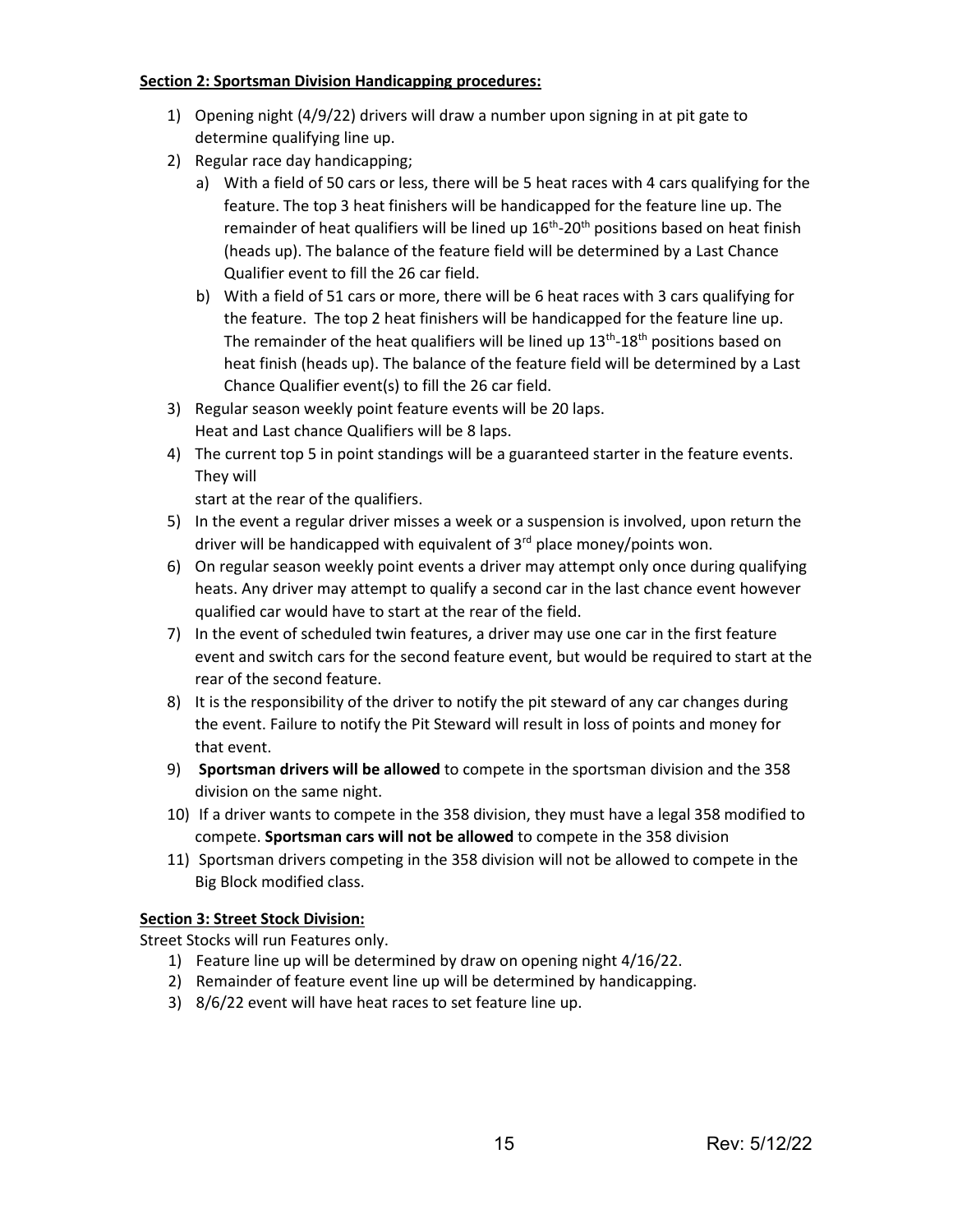#### **Section 4: Rookie Sportsman Division:**

1) Rookie Sportsman Division opens on 4/9/22. Starting spots will be determined by the order of registration to the speedway office prior to the start of the season.

2) Week 1 - Feature line up will be determined by order of registration in Speedway office prior to season start.

- 3) Week 2 Top 16 in points handicapped
- 4) Week 3 Top 12 in points handicapped
- 5) Week 4 Top 10 in points handicapped
- 6) Week 5 Top 10 in points handicapped
- 7) Week 6 Top 8 in points handicapped
- 8) Week 7 Top 8 in points handicapped
- 9) Week 8 Top 6 in points handicapped
- 10) Week 9 Top 6 in points handicapped

11) Rookie sportsman Division is open to anyone who has qualified for 5 or less 2021 OCFS sportsman Features. Rookie eligibility to be determined by Speedway management.

12) A Sportsman race car can only compete in one class on a given night, Sportsman or Rookie Sportsman. One car cannot compete in both divisions on the same night.

13) 2022 Rookie Champion and/or any Rookie driver winning more than two (2) features must move up to Sportsman for 2023.

#### **Section 5: Points Awarded**

1) Points awarded for all divisions will be for feature event finishes. The following table of points awarded will be the official scale: 1=100, 2=96, 3=92, 4=90, 5=88, 6=86, 7=84, 8=82, 9=80, 10=78, 11=76, 12=74, 13=72, 14=70, 15=68, 16=66, 17=64, 18=62, 19=60, 20=58, 21=56, 22=54, 23=52, 24=50,

25=48, 26=46, 27=44, 28=42, 29-40 finishing spots = 40

- Points will be awarded for heat races as follows:  $1<sup>st</sup>$  -5 points,  $2<sup>nd</sup>$ -3 points,  $3<sup>rd</sup>$ -1 point

2) Any driver that is disqualified for the feature event will receive the lowest number of points allowed for that event for the yearly point standings. For handicapping purposes if applicable he/she will receive  $1<sup>st</sup>$  place money won.

#### 3) **MODIFIED POINTS**

**From the April 9th event through the July 2nd event points for the Modified division will be distributed as follows; Feature, 1=100, 2=96, 3=92, 4=90, 5=88, 6=86, 7=84, 8=82, 9=80, 10=78, 11=76, 12=74, 13=72, 14=70, 15=68, 16=66, 17=64, 18=62, 19=60, 20=58, 21=56, 22=54, 23=52, 24=50, 25=48, 26=46, 27=44, 28=42, 29-40 finishing spots = 40. Points will be awarded for heat races as follows: 1st -5 points, 2nd- 3 points, 3rd – 1 point.**

**Following the July 2nd Independence Holiday 76-lap Summer Championship race, the 12 drivers who will compete for the division point title will be determined. Positions 1-5 will go to the leading drivers in the point standings. Positions 7-12 will go to winners of previous modified feature races. If there are more than seven feature race winners, the selection will be based on those drivers' accumulated points. If there are fewer than seven winners, point standings will determine the balance of the 12 positions.**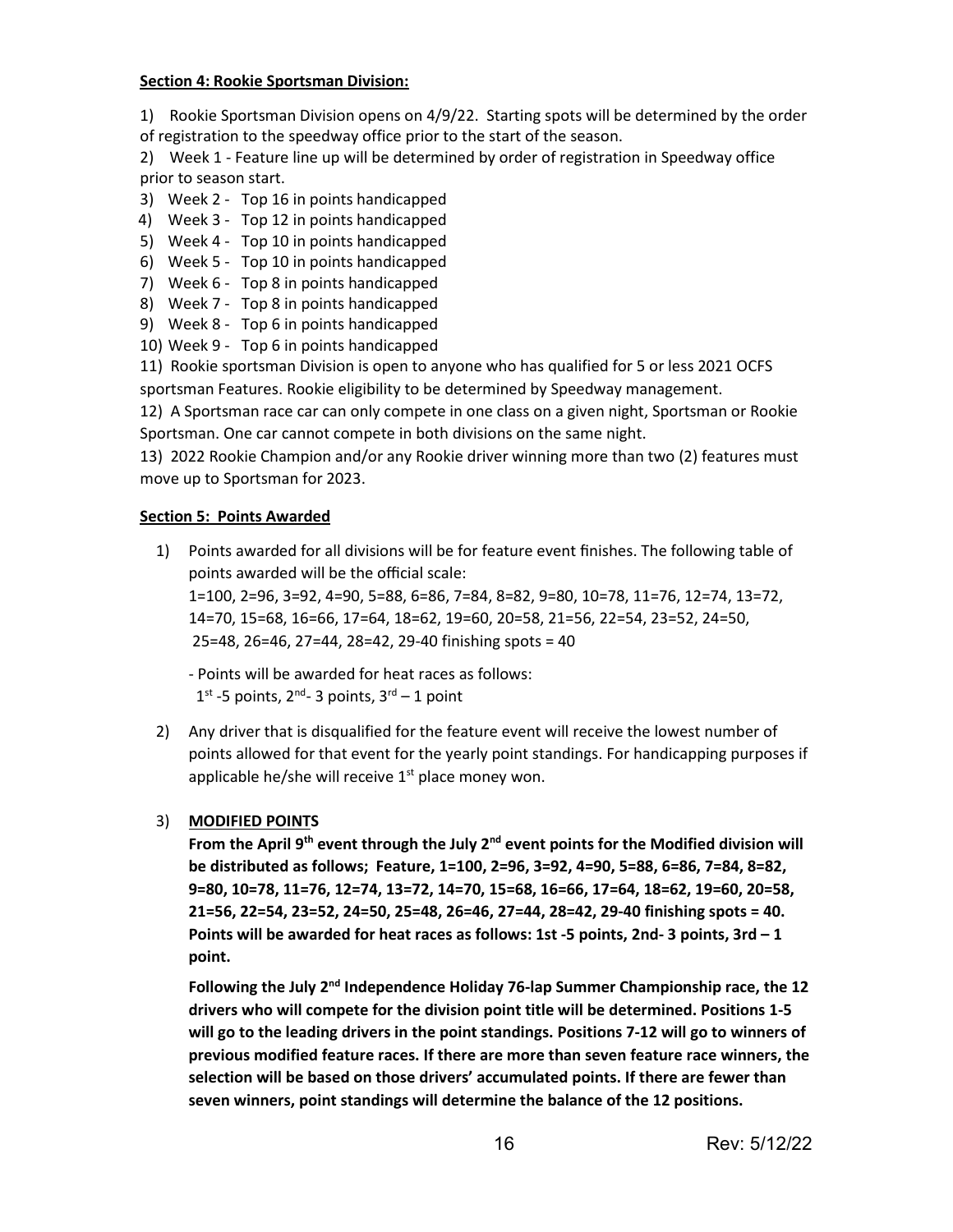**The final 12 drivers will have their points reset to reflect their standings: 1.) 2025, 2.) 2020, 3.) 2017, 4.) 2015, 5.) 2013, 6.) 2011, 7.) 2009, 8.) 2007, 9.) 2005, 10.) 2003, 11.) 2001, 12.) 2000. From this point, the top 12 drivers will each be guaranteed at least \$1000 from the 2022 season point fund.**

Points will continue to be won and calculated Through August 6<sup>th</sup>, our Final 8 night. **The new top 8 will be reset based on points earned and feature wins, with priority given to points earned. If one or more feature winners were not in the Top 8, they will displace the driver(s) in that position(s). Upon the completion of the Final 8 Night the top 8 will be reset as follows; 1st – 3020, 2nd – 3015, 3rd – 3012, 4th – 3009, 5th – 3006, 6th – 3004, 7th – 3002 and 8th – 3000 points.**

**The balance of the field will continue accruing points towards the year end final point standings. From this point, the top 8 drivers will each be guaranteed at least \$4000 from the 2022 season point fund.**

The Top 8 will compete through August 20<sup>th</sup>, Final 4 Night. Upon the completion of **Final 4 event, the new Top 4 will be reset equally at 4000 points. The new Top 4 will be calculated based on points earned and Feature wins, with priority given to points earned. These 4 drivers will be guaranteed at least \$9000 from the 2022 point fund and will compete for the \$30,000 Modified Point Championship on Champions Night. The top feature finisher of the four competitors will be crowned the 2022 OCFS Modified Champion.** 

# **GENERAL**

# **Big Block Modified, 358 SBM and Sportsman Divisions:**

1) The current top 5 Drivers in point standings in these divisions will be a guaranteed starter in the feature events. If the Driver uses their guaranteed status to make the starting field they will start at the rear of the qualified cars.

**\_\_\_\_\_\_\_\_\_\_\_\_\_\_\_\_\_\_\_\_\_\_\_\_\_\_\_\_\_\_\_\_\_\_\_\_\_\_\_\_\_\_\_\_\_\_\_\_\_\_\_\_\_\_\_\_\_\_\_\_\_**

- 2) In order to be included in handicap system, drivers must participate for three consecutive weeks and possess and **active** membership.
- 3) T**o be eligible for handicapping and point fund money, all drivers must be enrolled with appropriate membership by May 1, 2022.**

# **OC23. General Racing Equipment and/or Requirements**

1. All competitors in all divisions (Big Block Modifieds, Small Block Modifieds, Sportsman, Street Stocks, Thunder Trucks and 4 Cylinders) are required to have, in working condition, an approved (Raceceiver and/or Racing Electronics) one-way radio system to aid in line ups and/or the use of race control to manage the racing event.

2. All cars must have and/or provide the adequate hardware for the attachment of the AMB TRANS X 260 Transponder.